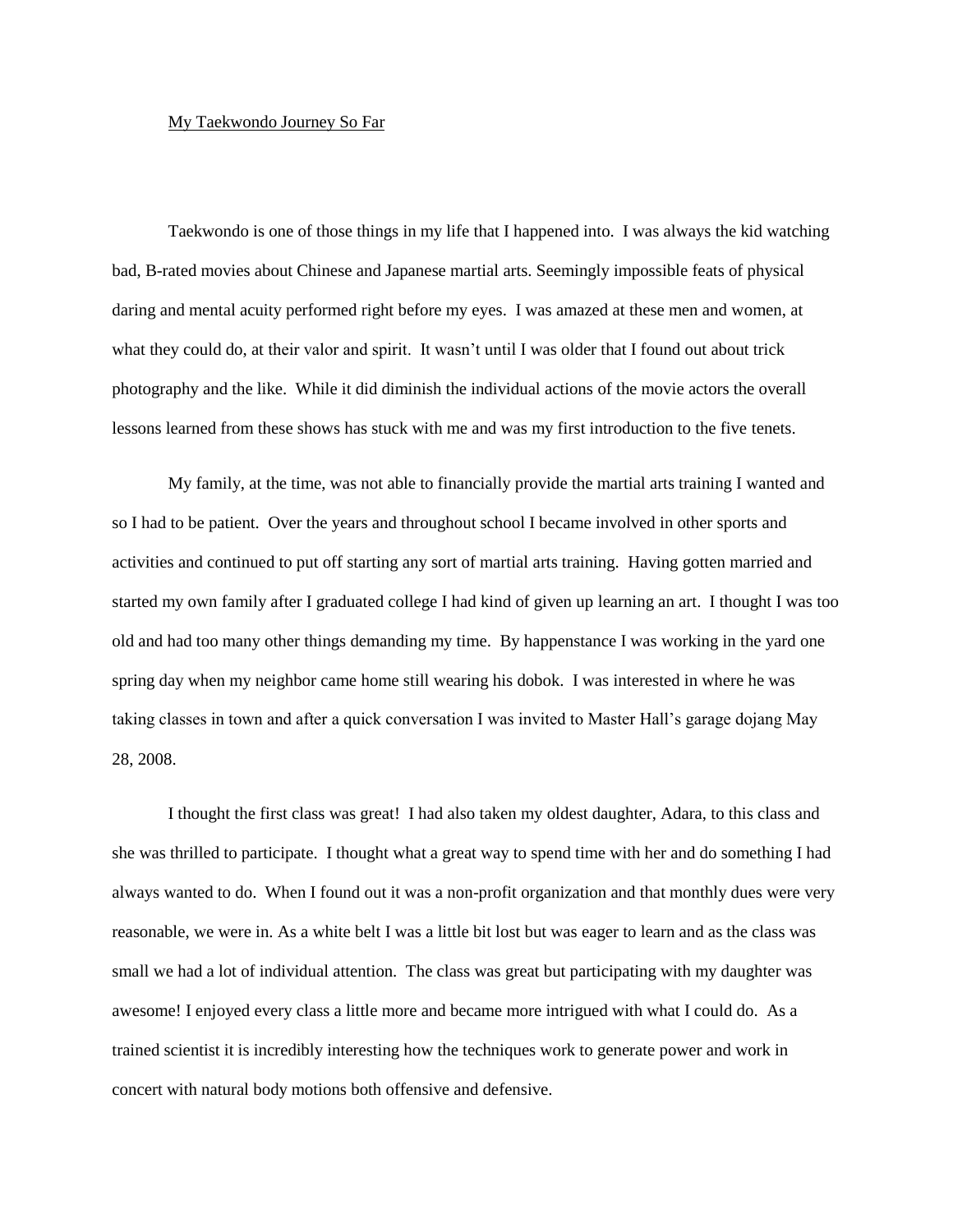I would like to believe I progressed naturally within the system but right before my test for blue belt (we didn't have the high yellow and orange then) I had an accident after class in December of 2009. I had broken my ankle slipping on the running board of my truck in my own driveway. This happened Tuesday night after the last class before the December testing cycle. I was so disappointed in the situation! I had been working hard and was looking forward to earning my new belt and learning new things. I remember there was an ice storm that night in St. Joseph and I spent the night in my own bed,with my foot up on pillows to combat swelling, as the ambulance service was cancelled for non emergency calls. I made it inside crawling on my hands and knees and the first thing I had my wife do was telephone Master Hall and inform him I would not be at test. After that was done I made her promise to start going to class in my place so Adara could continue as I healed up. So began my wife's Taekwondo career.

I took a long time to heal, almost 10 weeks, and I had a week stay in hospital because of a DVT clot in my calf. Treatment and rest are about the only things to help those so I waited and tried to heal. I attended as many classes as I could on crutches just to watch and try to keep things fresh in my mind. I began participating in class again at the end of March 2009. I tested in April 2009 which happened to be the test in which Grandmaster Jung attended in Bethany. I believe I disappointed him in my performance as I could not twist on my right leg at the time and skipped all the kicks with the left leg. I was just happy to be able to participate again. Master Slatten asked questions as is customary at the end of testing. Her question to me was why I wanted to be a Black Belt? My answer was that I had started a lot of things in my life without finishing very many of them. I wanted to finish what I started, no matter what got in my way.

I earned my blue belt at that test and began learning the associated new techniques. I earned my high blue in August 2009. Many people had come and gone from our little group of friends in the garage but everyone still had fun and learned a lot from both Master Hall and each other. I think at this point we were about 18 strong in regular attendees. In October Master Hall began talking about finding a more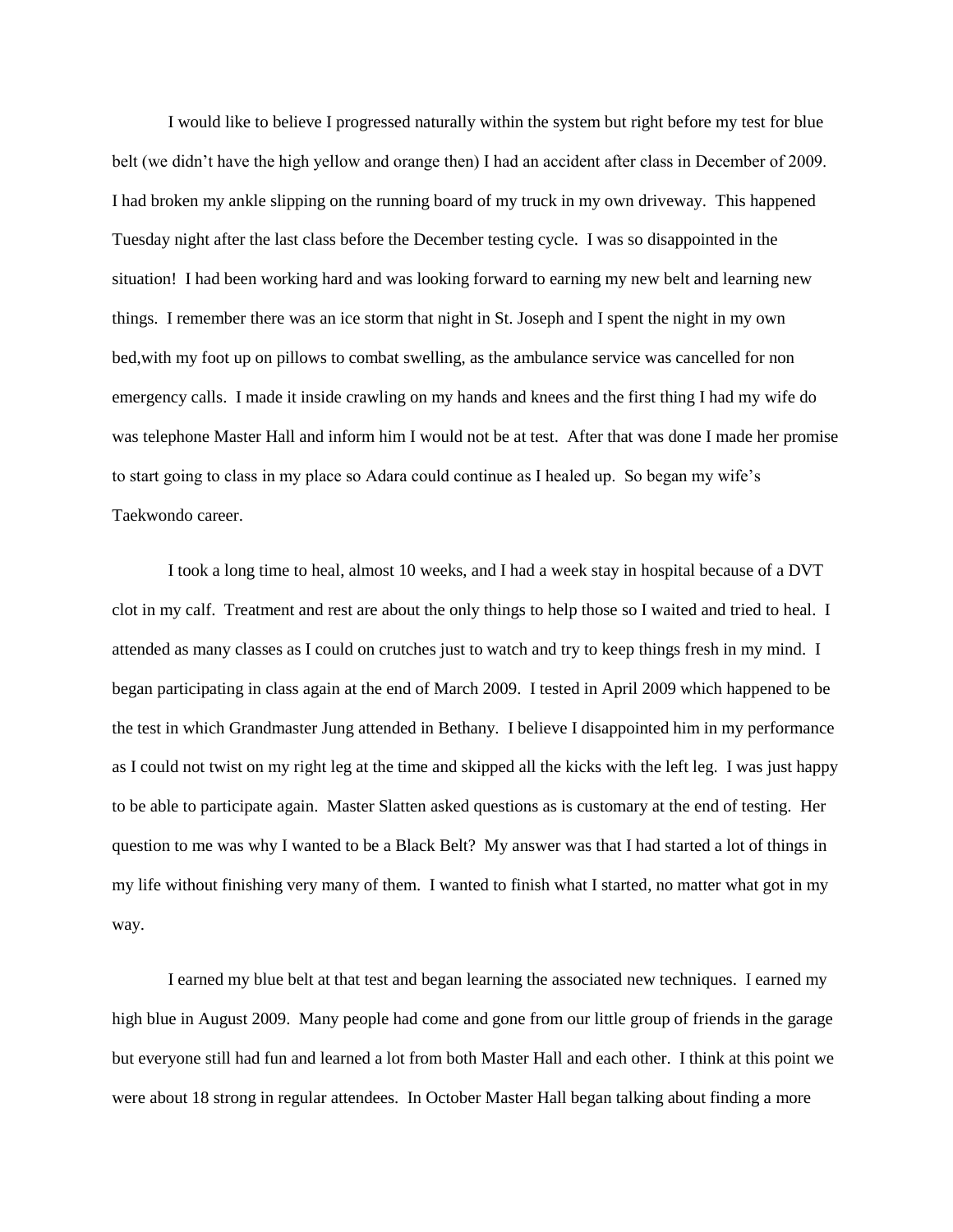proper Dojang space outside of the garage. We debated for several months what was best and settled on the current location in December of 2009. I tested for my 3<sup>rd</sup> goup brown in Des Moines when Mr. Weddle and Mr. Pummel had their B Temporary Black test that same month.

Working on the Dojang became the focus of class and we didn't have an actual TKD class in January or the first couple of weeks of February. All the regular participants worked and donated their time and efforts to make it a reality. We had our first class in the new dojang the third Tuesday of February 2010. Participation by the core group of people remained high for the first couple of months but over time of the original 18 only about 4 of us remained. This was partly to the change of venue and partly to the change of belts as we had a large influx of white belt participants at this time. My wife and daughter stopped practicing in August of 2010 to allow Adara to start dance classes. That left 2 of the original group of us still going. Eventually Jamie started to have sporadic attendance and soon it was just Master Hall, me, and a class of mostly white belts. I talked with Master Hall and it was unofficially decided that we needed to concentrate on trying to advance the lower belts and build participation. To make a long story short I didn't advance to  $2<sup>rd</sup>$  goup permanent until August of 2012 with about 220 classes in-between tests. Teaching has always been fun for me and I didn't mind the new role of unofficial assistant to Master Hall. I did miss my friends and family at class and having someone of my belt level to practice with though, and my enthusiasm for class started to wain also. I never succumbed to this desire and continued as I had before assisting as well as I could and trying to perfect my techniques as I had time.

Eventually students that started in the new dojang as white belts reached brown and I began to train again on my own curriculum to advance and remain able to assist Master Hall as well as I could. Over time I also learned that my original answer to Master Slatten's question wasn't exactly correct. After watching many of my TKD family drop away I realized that becoming a Black Belt is not a 'finish' per se. It is more of a plateau in a long climb up a mountain, it proves you have mastered, to the best of your abilities, the basic techniques of Taekwondo but there is so much more to learn, master, and teach.